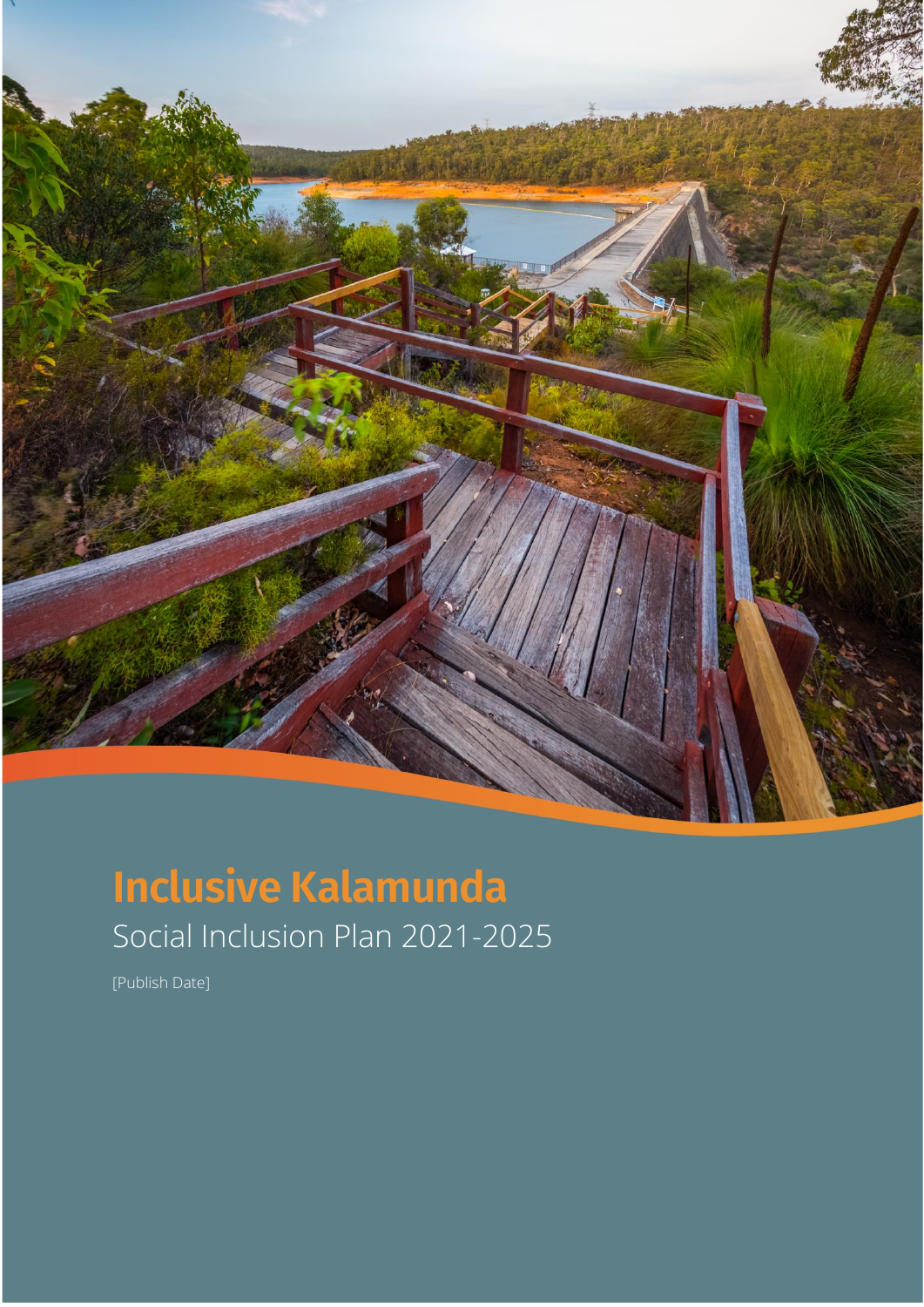#### **Acknowledgement of Country**

We respectfully acknowledge the Traditional Owners, the Whadjuk Noongar People as the Custodians of this land. We also pay respect to all Aboriginal community Elders, past, present and future who have and continue to reside in the area and have been an integral part of the history of this region.

#### **Mayor's Message**

As a Council and as members of our community, we want to ensure everyone living in our City feels connected and included regardless of their background, abilities, or lifestyle.

Feeling a part of the community can mean different things to different people.

For some it can mean being able to access buildings and community spaces, for others it may mean joining in sport or activities while others require access to support services and work opportunities.

Here at the City of Kalamunda it is all of these things and more.

**Inclusive Kalamunda** provides a great framework to ensure our community is more inclusive and people feel valued, respected and connected.

Some of these things we are already doing, like upgrading our facilities to improve accessibility, and creating inclusive guidelines for events.

But we can always do more.

Inclusive Kalamunda details a number of overarching goals that will help us continue to develop positive community attitudes and behaviours.

By making our City more inclusive and connected, we also make it a better place to live, work and visit.

We all have a role to play and I am excited by the possibilities.

Margaret Thomas JP

Mayor, City of Kalamunda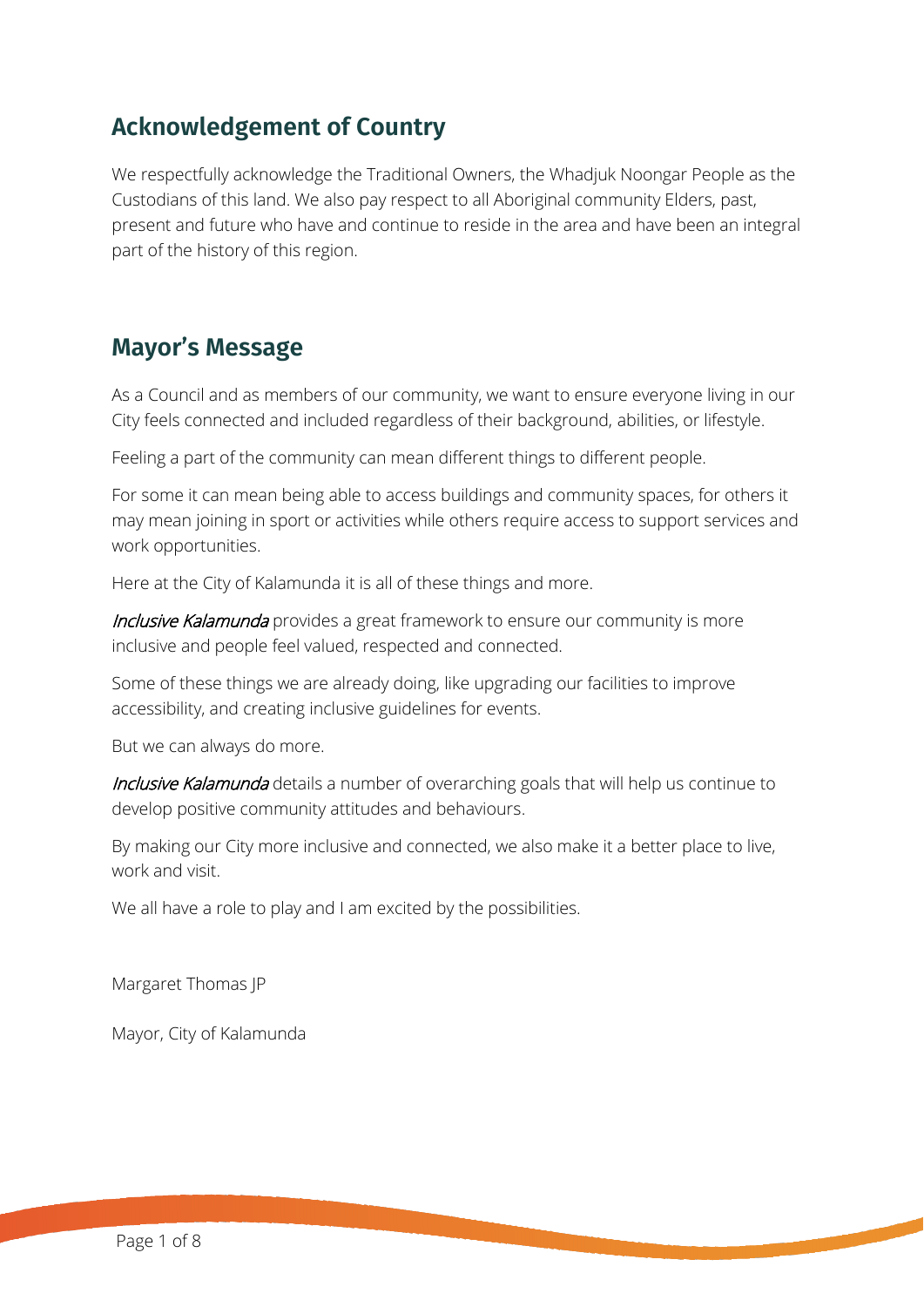### **An Overview of Our Community**

The name Kalamunda comes from local Aboriginal words Cala (home or fire) and Munnda (forest – also associated with Munday – the fire of Munday). The City of Kalamunda is located in Perth's south-eastern suburbs, about 24 kilometres from the Perth CBD. The City of Kalamunda is bounded by the City of Swan in the north, the Shire of Mundaring in the east, the Cities of Armadale and Gosnells in the south, and the Cities of Canning and Belmont in the west.

The area features natural bush land, amazing views, and beautiful countryside. With a long history, proud artistic identity, fresh produce, and an abundance of recreational opportunities such as bush walks and mountain bike trails, the City of Kalamunda offers a unique lifestyle for its residents.

The City of Kalamunda includes the suburbs and localities of Bickley, Canning Mills, Carmel, Forrestfield, Gooseberry Hill, Hacketts Gully, High Wycombe, Kalamunda, Kewdale (part), Lesmurdie, Maida Vale, Paulls Valley, Pickering Brook, Piesse Brook, Reservoir, Walliston, and Wattle Grove.

- » ABS ERP 2019
- » Population 58,954
- » Land area 32,418 ha (324 Km2)
- » Population density 1.82 persons per hectare
- » More than half of the Kalamunda population (64.9%) were born in Australia. Other common countries of birth include, England (9.1%), New Zealand (3.8%), India (1.8%), Philippines (1.3%) and South Africa (1.1%).
- » 2016 Census data shows 82.6% of Kalamunda residents speak only English at home. Over 1,000 people (1.8%) identified as Aboriginal or Torres Strait Islander in the 2016 Census.

#### **What is Inclusive Kalamunda?**

Inclusive Kalamunda is all about our community and making sure that everything the City of Kalamunda does helps to make our facilities, programs, activities, and events inclusive and accessible to all.

Everyone deserves equal access and equal opportunities. Guided by this belief, we have created goals intentionally broad and far reaching so we can be flexible and adapt to the changing needs of the community, while giving City staff an opportunity to identify the ways they can increase access and inclusion for our community through the work they do.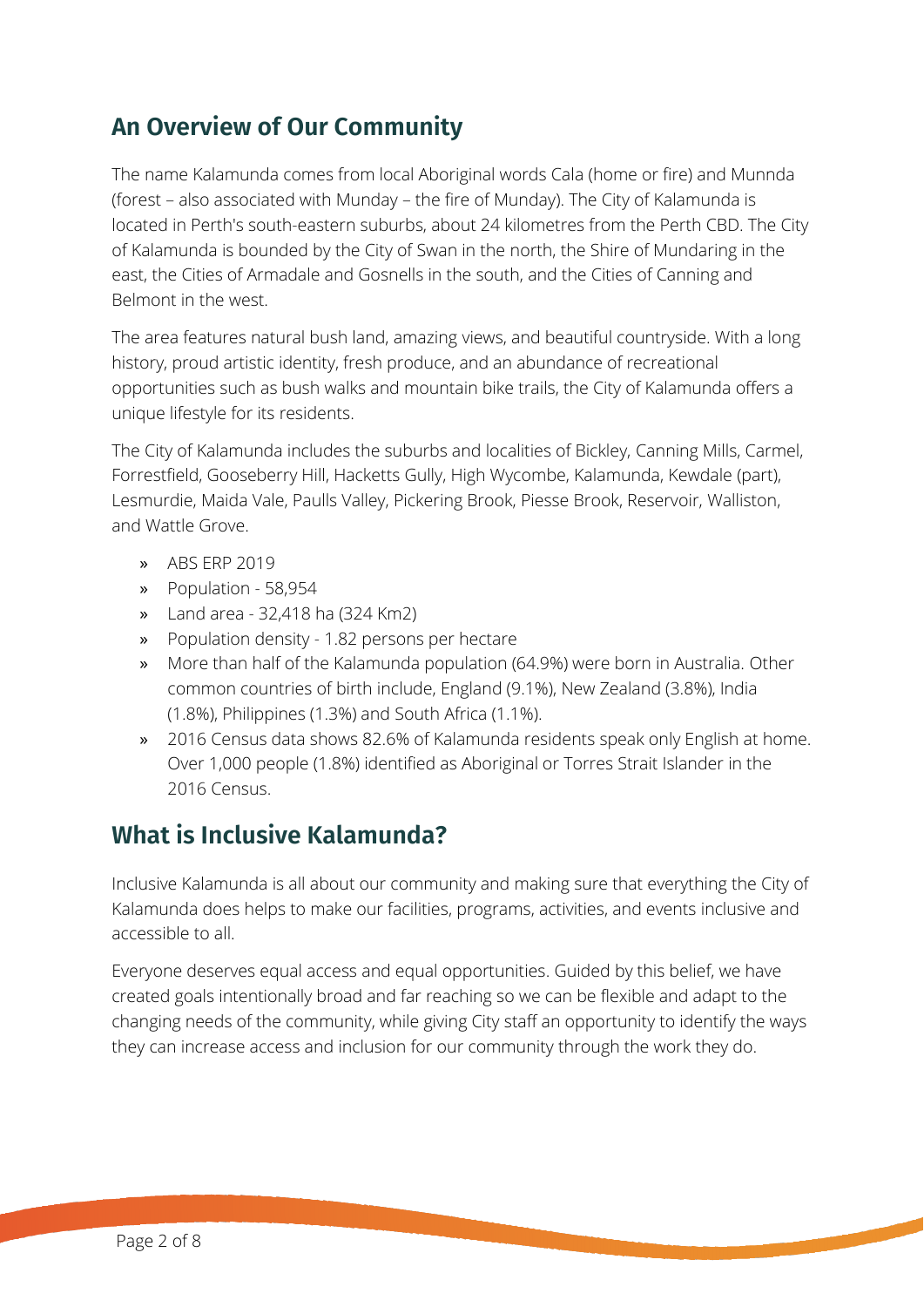### **What does 'all of community' mean?**

"All of community" means **exactly** what it says. We are talking about the whole community, from new migrants, young families, people living with disability, youth, LGBTQI+ people, Aboriginal and Torres Strait Islander people, older people, and others.

#### **Why did we create Inclusive Kalamunda?**

Our community is constantly changing. We are growing in both size and diversity, and we want to make sure that everything we do is as inclusive and accessible to our changing community as possible. That is why this document is broad, so that the specifics remain flexible and can be adapted by the City's teams and the community they serve.

This plan incorporates two of the City's previous plans, the Disability Access and Inclusion Plan 2017 – 2022 (DAIP) and the Age Friendly Strategy & Action Plan. Bringing these plans together to form *Inclusive Kalamunda* does not mean we are losing or forgetting the important parts of these previous plans. Some parts of the previous plans are similar, so bringing them together makes sense. If you look, you will see each of the previous plans reflected in *Inclusive Kalamunda's* goals. Most notably, we want to move away from singling out specific community groups for special treatment and instead create inclusivity in all contexts, for all people.

#### **How will we make sure the goals of Inclusive Kalamunda are achieved?**

Inclusive Kalamunda is divided into goals with each goal detailing guiding aims. Each aim is allocated to a City team, for example 'Community Development'. This classification helps each of the teams to know what they need to be thinking about when developing their Action Plan. There is also a tick-box system, showing which social inclusion pillar the specific aim achieves. The pillars are explained below, with each pillar playing an important role in creating a holistic, inclusive community.

The goals of this plan are intentionally broad but the specifics of how we will achieve these goals by 2026, is detailed in a two-year 'Action Plan' which each team will develop with guidance from staff and the community. This gives each team a chance to innovate, brainstorm and decide on achievable, affordable, and practical ways to make their work more inclusive and accessible. If you would like to see an Action Plan, let us know.

#### **Pillars of Social Inclusion**

The City has identified four (4) pillars of social inclusion - Include, Connect, Educate and Advocate. We have used these pillars to guide the development of our goals and aims to make sure everything we do contributes to achieving social inclusion. Below is a description of what each pillar means to us.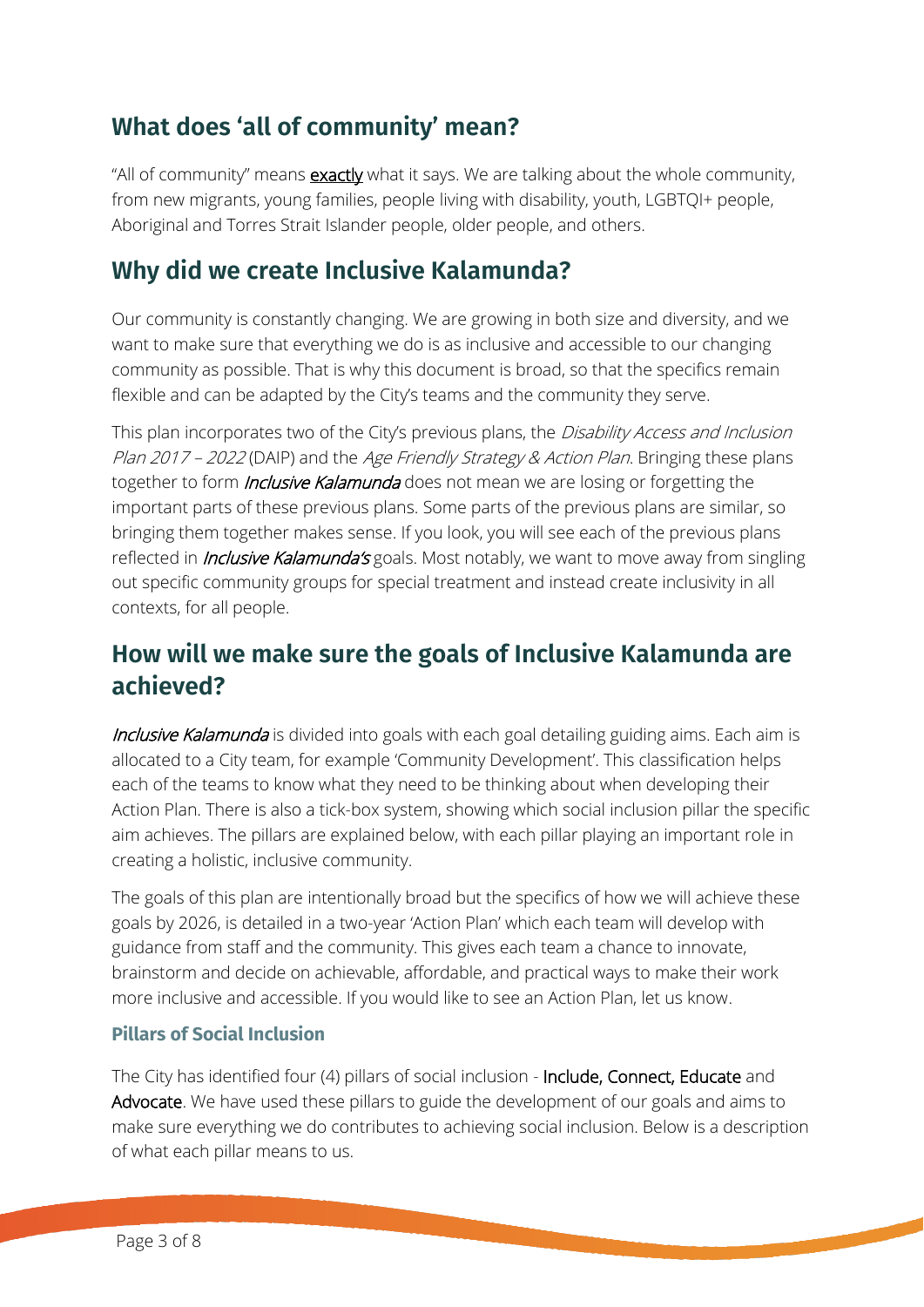Include: This pillar reminds us to think about all the community when designing and organising events, programs, and activities. We also want to make sure we involve the right people, organisations, and service-providers to help us be inclusive.

Connect: This pillar is about connecting our community to local service providers who can assist them. We want to set up and support partnerships because we can all benefit from these connections.

Educate: This pillar is about giving City staff and our local community the right information about access and inclusion, including showing them how they can make their events, programs and projects welcoming to everyone in the community.

Advocate: This pillar is about the City's role in making sure the voices of our community are heard and listened to by other organisations and government departments and agencies who impact on the community's access and inclusion needs.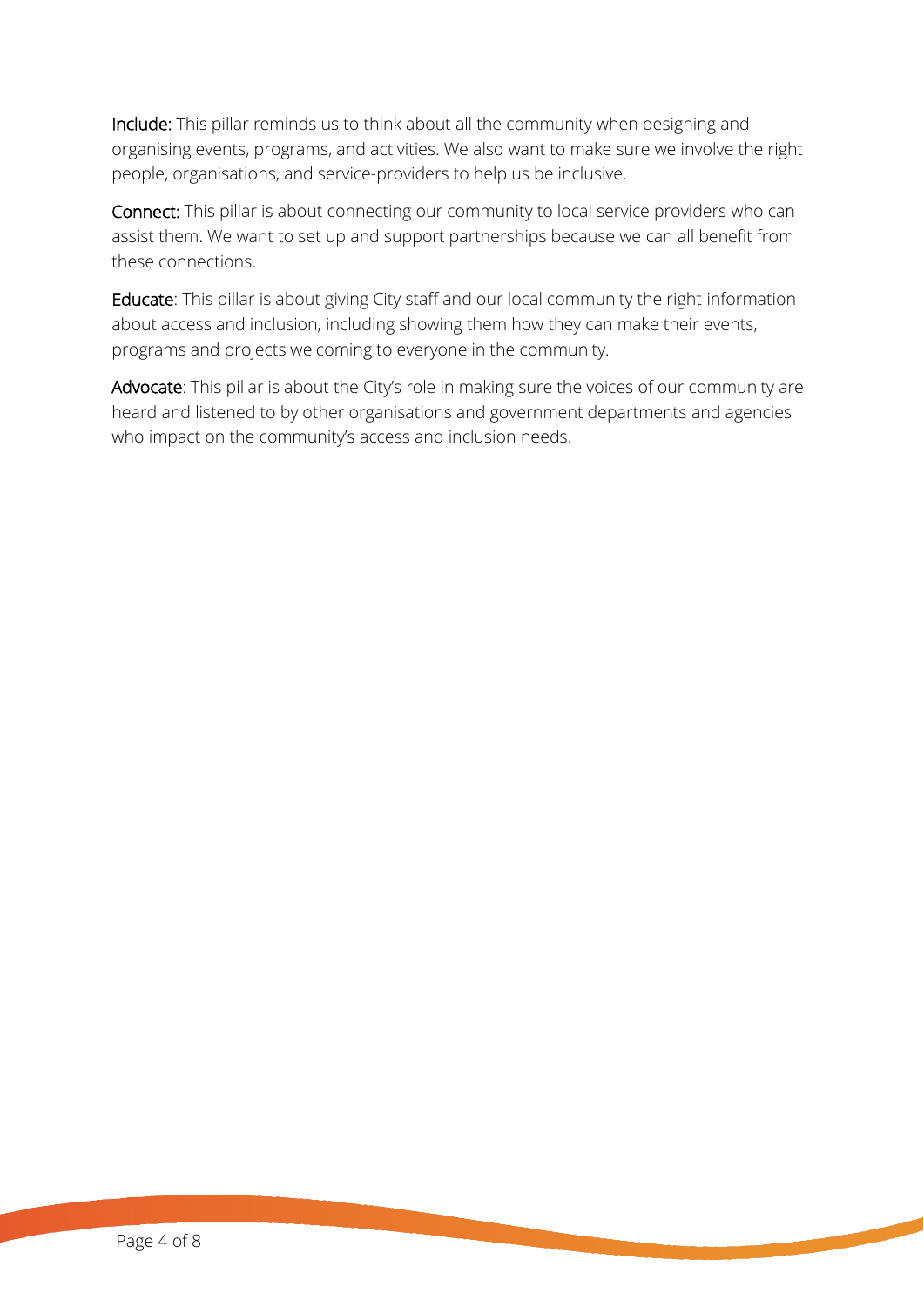## **Inclusive Kalamunda Goals**

| Goal 1: Encourage all of community to participate in social, economic, and civic life                                                                              |                                                   |         |                          |              |              |              |  |  |
|--------------------------------------------------------------------------------------------------------------------------------------------------------------------|---------------------------------------------------|---------|--------------------------|--------------|--------------|--------------|--|--|
|                                                                                                                                                                    | Who is responsible?                               | By      | Social Inclusion Actions |              |              |              |  |  |
|                                                                                                                                                                    |                                                   | when?   | Include                  | Connect      | Educate      | Advocate     |  |  |
| (a) Present accessible and inclusive events, activities, and services<br>for all members of the community                                                          | All Organisation                                  | Ongoing | ✓                        |              |              |              |  |  |
| (b) Encourage partnerships, promote local service providers and<br>advocate for additional services that help the community                                        | Community Development                             | Ongoing |                          | $\checkmark$ |              | ✓            |  |  |
| (c) Educate and encourage our community groups to consider<br>access and inclusion requirements when hosting events, activities,<br>and programs for the community | Community Development,<br><b>Public Relations</b> | Ongoing |                          |              | $\checkmark$ | $\checkmark$ |  |  |
| (d) Increase community participation in place planning                                                                                                             | Community Development,<br><b>Public Relations</b> | Ongoing | $\checkmark$             | $\checkmark$ |              |              |  |  |
| (e) Build neighbour connections to improve a sense of safety,<br>security and connection                                                                           | <b>Public Relations</b>                           | Ongoing | ✓                        |              | ✓            |              |  |  |
| (f) Facilitate a culture for caring for the isolated people                                                                                                        | <b>Public Relations</b>                           | Ongoing | $\checkmark$             |              |              | ✓            |  |  |
| (g) Attract, engage and connect citizens from diverse backgrounds                                                                                                  | <b>Public Relations</b>                           | Ongoing | ✓                        | $\checkmark$ |              |              |  |  |

| Goal 2: Ensure equal access to City of Kalamunda buildings and facilities                                                        |                                                    |         |                          |         |              |              |  |  |  |
|----------------------------------------------------------------------------------------------------------------------------------|----------------------------------------------------|---------|--------------------------|---------|--------------|--------------|--|--|--|
|                                                                                                                                  | Who is responsible?                                | By      | Social Inclusion Actions |         |              |              |  |  |  |
|                                                                                                                                  |                                                    | when?   | Include                  | Connect | Educate      | Advocate     |  |  |  |
| (a) Ensure new and redevelopment building, and facility works<br>result in equal access for all our community                    | Statutory Planning, Assets                         | Ongoing |                          |         |              |              |  |  |  |
| (b) Improve external infrastructure including pathways, parking,<br>transport, playgrounds, street scapes and public open spaces | Parks and Environment                              | Ongoing |                          |         |              |              |  |  |  |
| (c) Encourage developers of non-City buildings and facilities to<br>consider access and inclusion when planning                  | Statutory Planning and<br><b>Building Services</b> | Ongoing |                          |         | $\checkmark$ | $\checkmark$ |  |  |  |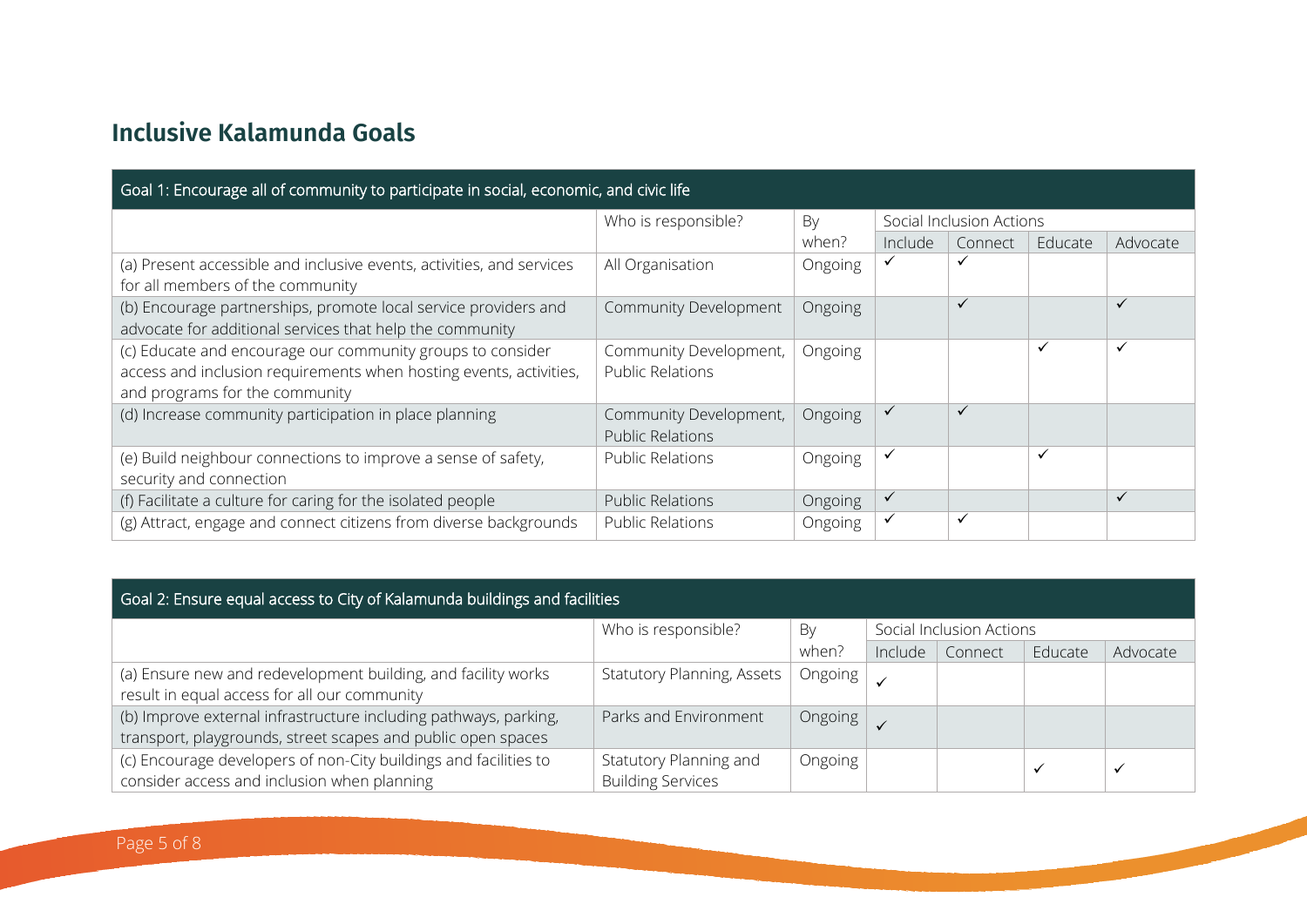## Goal 3: Ensure all City communications are inclusive and accessible

|                                                                         | Who is                  | By when? | Social Inclusion Actions |         |         |          |
|-------------------------------------------------------------------------|-------------------------|----------|--------------------------|---------|---------|----------|
|                                                                         | responsible?            |          | Include                  | Connect | Educate | Advocate |
| (a) Ensure all information, marketing and promotional materials from    | All Teams               | Ongoing  |                          |         |         |          |
| the City can be easily accessed in a range of formats and use clear     |                         |          |                          |         |         |          |
| and simple language simple language                                     |                         |          |                          |         |         |          |
| (b) Continue to improve accessibility to the City's website for all our | <b>Public Relations</b> | Ongoing  |                          |         |         |          |
| community                                                               |                         |          |                          |         |         |          |

#### Goal 4: –Ensure City staff are equipped with knowledge and resources to ensure service received by community is inclusive and accessible

|                                                                                                                          | Who is                                                            | By when? | Social Inclusion Actions |              |              |          |
|--------------------------------------------------------------------------------------------------------------------------|-------------------------------------------------------------------|----------|--------------------------|--------------|--------------|----------|
|                                                                                                                          | responsible?                                                      |          | Include                  | Connect      | Educate      | Advocate |
| (a) Educate City staff, contractors and community regarding customer<br>service best practise                            | Managers,<br>Coordinators                                         | Ongoing  |                          |              | $\checkmark$ |          |
| (b) Promote the City's achievements in improving access and inclusion                                                    | <b>Public Relations</b><br>Managers                               | Ongoing  |                          |              |              |          |
| (c) Raise awareness and understanding among staff, new employees<br>and Councillors about access and inclusion           | Community<br>Development,<br>Public Relations,<br>People Services | Ongoing  |                          |              | $\checkmark$ |          |
| (d) Encourage feedback from community to assist with improvements<br>and the removal of barriers to access and inclusion | All Teams                                                         | Ongoing  | $\checkmark$             | $\checkmark$ |              |          |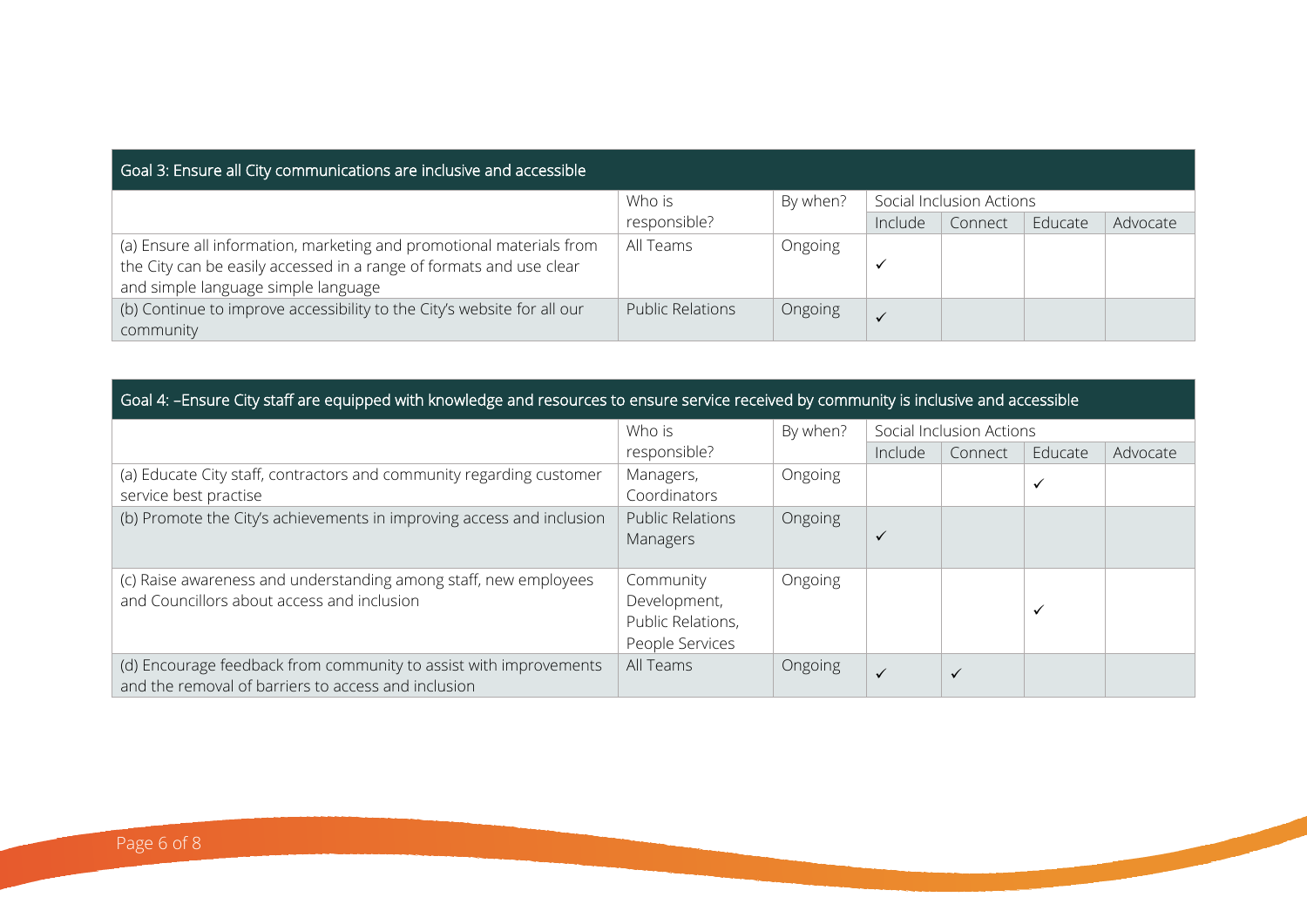| Goal 5: Communicating with Community (merger of Complaints & Public Consultation under DAIP)                                                                                           |                                                     |          |                          |              |              |              |  |  |  |
|----------------------------------------------------------------------------------------------------------------------------------------------------------------------------------------|-----------------------------------------------------|----------|--------------------------|--------------|--------------|--------------|--|--|--|
|                                                                                                                                                                                        | Who is                                              | By when? | Social Inclusion Actions |              |              |              |  |  |  |
|                                                                                                                                                                                        | responsible?                                        |          | Include                  | Connect      | Educate      | Advocate     |  |  |  |
| (a) Identify ways to engage with community through technology                                                                                                                          | <b>Public Relations</b>                             | Ongoing  | ✓                        | ✓            |              |              |  |  |  |
| (b) Increase opportunities for people from different backgrounds to<br>share their unique personal stories                                                                             | <b>Public Relations</b>                             | Ongoing  | $\checkmark$             | $\checkmark$ |              |              |  |  |  |
| (c) Ensure the City's complaints procedures are accessible to all and<br>are available in alternative formats                                                                          | <b>Public Relations</b>                             | Ongoing  | $\checkmark$             | ✓            |              |              |  |  |  |
| (d) Create a policy on consultation to encourage universal access to<br>community engagement                                                                                           | <b>Public Relations</b><br>Community<br>Development | 2022     |                          |              | $\checkmark$ | $\checkmark$ |  |  |  |
| (e) Promote the City's Disability and Carers Advisory Committee<br>(DACAC) while promoting and advocating for diverse representation<br>across all City Committees and Advisory Groups | Community<br>Services                               | Ongoing  | ✓                        | ✓            |              |              |  |  |  |
| (f) Maximise social media tools to enhance community connectivity                                                                                                                      | <b>Public Relations</b>                             | Ongoing  |                          |              |              |              |  |  |  |
| (g) Recognise Neighbourhood heroes                                                                                                                                                     | <b>Public Relations</b>                             | ongoing  |                          |              |              |              |  |  |  |

| Goal 6: Employment + Civic Participation/Volunteering                                                                                                |                         |          |                          |              |              |          |  |  |
|------------------------------------------------------------------------------------------------------------------------------------------------------|-------------------------|----------|--------------------------|--------------|--------------|----------|--|--|
|                                                                                                                                                      | Who is                  | By when? | Social Inclusion Actions |              |              |          |  |  |
|                                                                                                                                                      | responsible?            |          | Include                  | Connect      | Educate      | Advocate |  |  |
| (a) Equal opportunity/providing employment, work experience,<br>traineeship and volunteering opportunities that are both accessible<br>and inclusive | People Services         | Ongoing  | $\checkmark$             | ✓            |              |          |  |  |
| (b) Maintain positive relationships with disability employment agencies                                                                              | People Services         | Ongoing  |                          | $\checkmark$ |              |          |  |  |
| (c) Develop innovative ways to recognise and value active citizens                                                                                   | <b>Public Relations</b> | Ongoing  |                          |              |              |          |  |  |
| (d) Support volunteering recognition programs                                                                                                        | <b>Public Relations</b> | Ongoing  | $\checkmark$             |              |              |          |  |  |
| (e) Recognition of community champions                                                                                                               | <b>Public Relations</b> | Ongoing  | $\checkmark$             |              |              |          |  |  |
| (f) Support community groups to manage risk, legal requirements and                                                                                  | Public Relations,       | Ongoing  | $\checkmark$             |              | $\checkmark$ |          |  |  |

**CONTRACTOR**